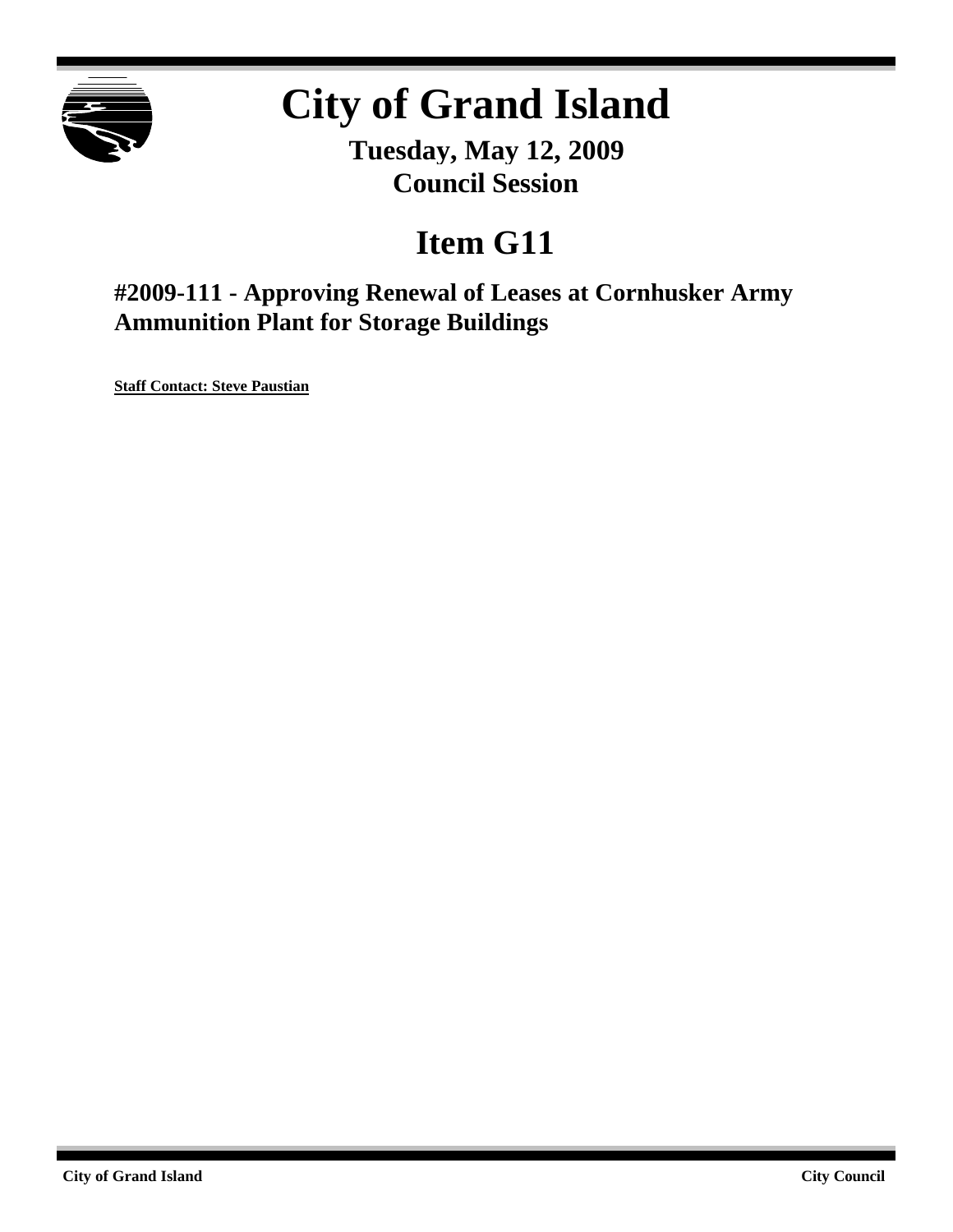## **Council Agenda Memo**

| <b>From:</b>                   | <b>Steve Paustian, Parks and Recreation Director</b>                                            |  |
|--------------------------------|-------------------------------------------------------------------------------------------------|--|
| <b>Meeting:</b>                | May 12, 2009                                                                                    |  |
| Subject:                       | Approving Renewal of Leases at Cornhusker Army<br><b>Ammunition Plant for Storage Buildings</b> |  |
| <b>Item <math>\#</math>'s:</b> | $G-11$                                                                                          |  |
| $Presenter(s):$                | <b>Steve Paustian, Parks and Recreation Director</b>                                            |  |

#### **Background**

On May 22, 2001, City Council approved the leasing of several buildings at the former Cornhusker Army Ammunition Plant pursuant to the provisions of Resolution 2001-132. The leases that were approved provide for an automatic one year renewal requested by the lessees. The resolution that is presented for Council consideration would authorize the city to renew the lease on Building's No. A-11 and A-12 located on city property at the former Cornhusker Army Ammunition Plant.

## **Discussion**

The city purchased property at the former Cornhusker Army Ammunition Plant that had several buildings located on it. The city has been leasing these buildings to the State of Nebraska, Department of Administrative Services, State Building Division; Dominion Construction Company; and Jerry Harders to obtain revenue and utilize these assets. There have not been any problems with damage to the property or with non payment of rent and City Parks & Recreation officials are recommending that the Council extend the lease for an additional year. The State of Nebraska has a two year lease which runs through April 30, 2011. The two leases requiring action are for Dominion Construction and Jerry Harders.

### **Alternatives**

It appears that the Council has the following alternatives concerning the issue at hand. The Council may:

1. Move to approve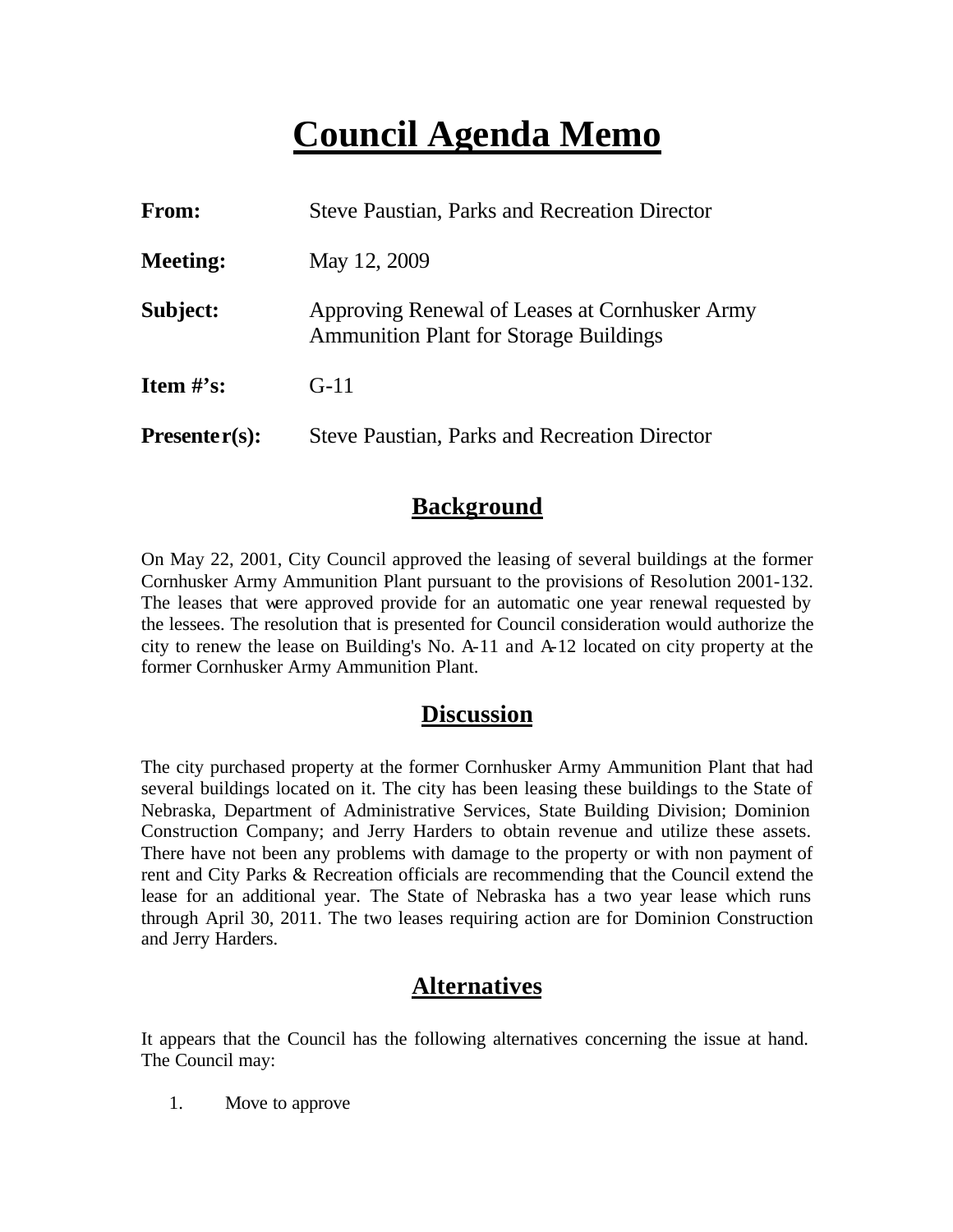- 2. Refer the issue to a Committee
- 3. Postpone the issue to future date
- 4. Take no action on the issue

### **Recommendation**

City Administration recommends that the Council approve the resolution authorizing the extension of the leases for an additional year.

## **Sample Motion**

Move to approve the resolution authorizing the city to extend the leases for an additional year to Dominion Construction Company in the amount of \$2,750.00 and Jerry Harders in the amount of \$825.00.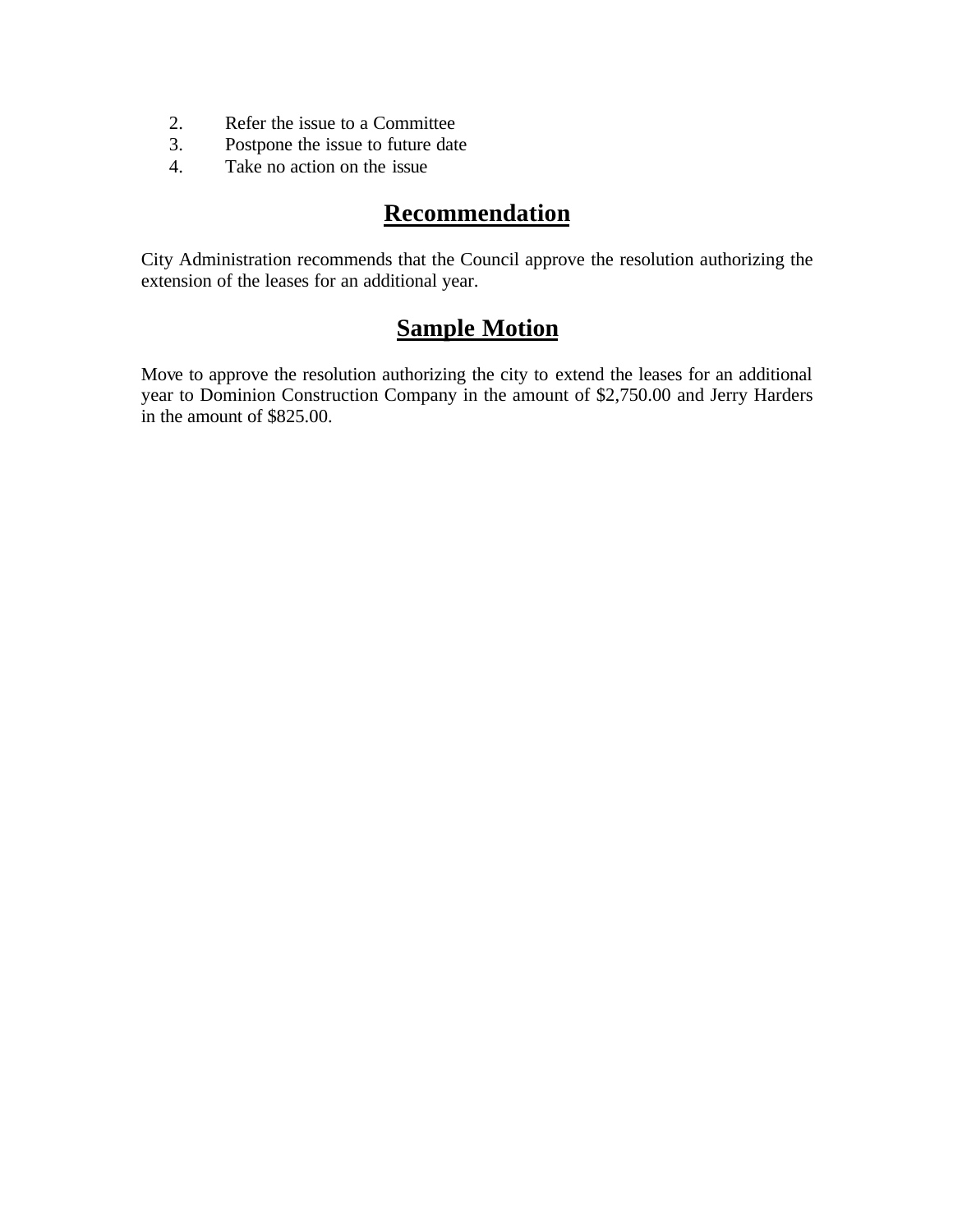#### **BUILDING LEASE**

THIS LEASE is made and entered into on this \_\_\_\_ day of May, 2009, by and between the CITY OF GRAND ISLAND, NEBRASKA, A Municipal Corporation, herein referred to as "City" and DOMINION CONSTRUCTION COMPANY, A Corporation, herein referred to as "Lessee".

1. STATEMENT PURPOSE. This Building Lease is made for the purpose of leasing to the Lessee the property identified as Building No. A-11, on the former Cornhusker Army Ammunition Plant (CHAAP), containing 8,000 square feet, more or less, together with 3 concrete parking pads to the front, side and rear of the building, herein after referred to as "premises", for inert storage purposes only.

2. TERM OF LEASE. The term of this Building Lease is for a period of one year beginning on May 1, 2009, and ending on April 30, 2020, subject to the revocation and renewal provisions set forth hereafter.

3. CONSIDERATION. The Lessor shall pay the City rental in advance of the initial term, and any renewal terms, in the amount of Two Thousand Seven Hundred Fifty and No/100 Dollars (\$2,750.00), payable to the order of The City of Grand Island, Finance Department, P.O. Box 1968, Grand Island, Nebraska, 68802. In the event the Lessee fails or refuses for any reason to pay the foregoing rentals in advance, this Building Lease shall be considered void.

4. CONDITION OF PREMISES. Lessee acknowledges that it has inspected the premises described in paragraph 1 above, knows its condition, and understands the same is leased without any representations or warranties whatsoever and without obligation on the part of the City to make any alterations, repairs or additions thereto. The Lessee shall surrender the premises to the City at the end of the term, or any renewal term, in the same condition as the premises were at the commencement of the initial lease term, normal wear and deterioration excepted. Any portion of the premises damaged by the Lessee must be either replaced or restored to the condition existing at the commencement of the initial lease term or the Lessee shall pay to the City an amount equal to the cost of repair or replacement of the damaged property, whichever is less.

5. UTILITIES AND INSURANCE. During the initial term, or any renewal term, of this Building Lease, the Lessee shall pay all utility costs for services on the premises and shall maintain liability insurance in the amount of not less than a combined single limit of \$100,000.00 coverage for the leased premises. The Lessee shall provide the City with a copy of a Certificate of Insurance evidencing the required coverage, which certificate shall state that the City will be given 30 days written notice of any cancellation or change in such insurance.

6. RIGHT TO ENTER PREMISES. The City reserves the right to enter the premises at any time for any purpose necessary or convenient in connection with government and Lessor purposes, including but not limited to making inspections, removing debris, making repairs or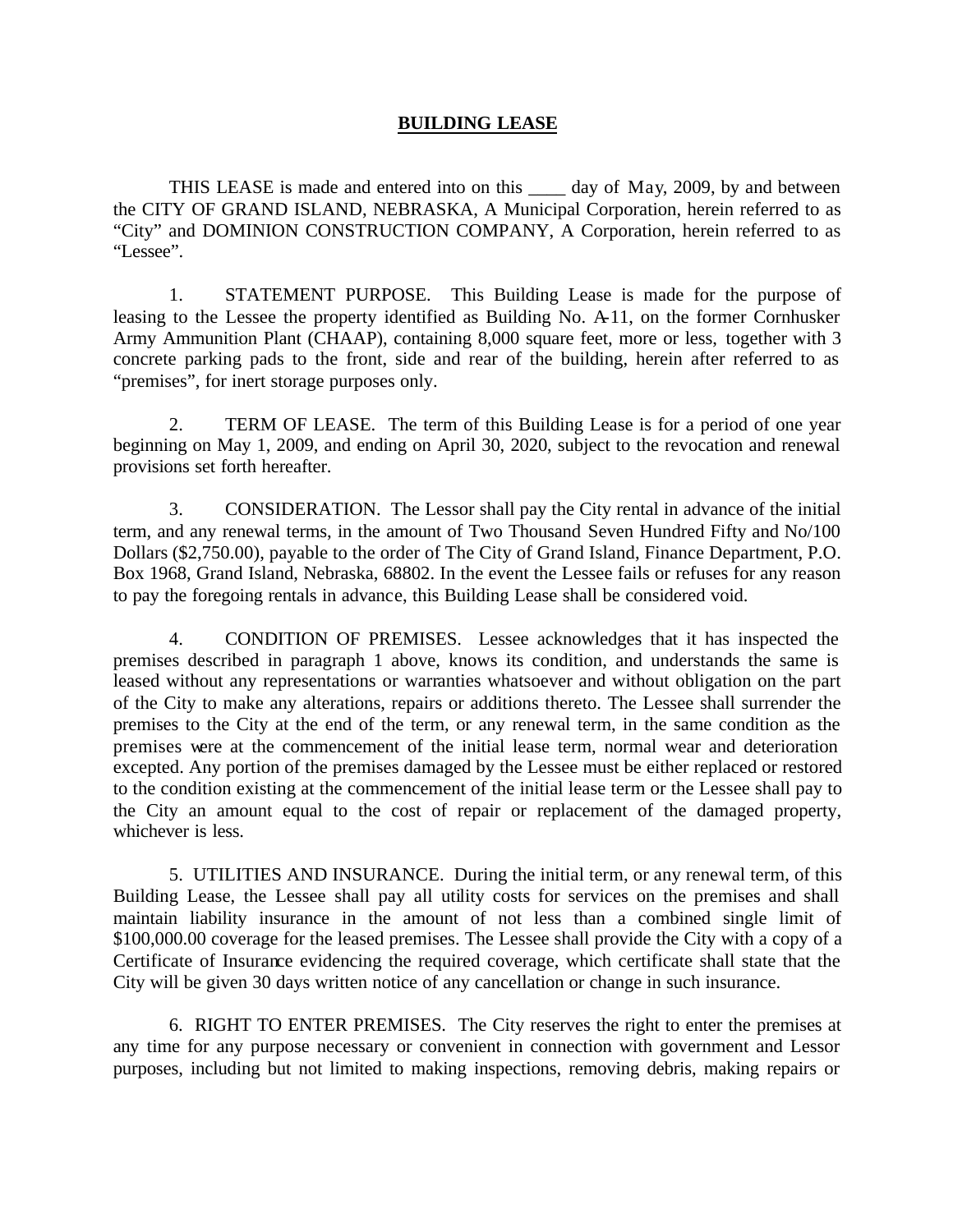performing maintenance. The Lessee shall have no claim for damages on account of such entry against the City or its officials, officers, employees, agents or representatives.

7. INDEMNIFICATION OF CITY. The City shall not be responsible for damages to property or injuries to persons which may arise from or be incident to the exercise of the privileges herein granted or for damages to the property of the Lessee, its officers, employees, agents, or others who may be on the premises at their invitation. The Lessee shall hold the City harmless from any and all claims, causes of action, or damages of any nature due to the negligence of the Lessee, its officers, employees, agents, contractors, invitees or licensees.

8. PROHIBITED USES. The Lessee shall not construct or place any structure, improvement, advertising sign, or make any modification to the premises or allow or permit such construction, placement, or modification without prior written approval of the City. The Lessee shall not conduct or allow to be conducted any illegal or prohibited activity on the premises and specifically shall not conduct or allow to be conducted any activities which violate any of the environmental laws, regulations, rules, or other regulatory measures of the United States Environmental Protection Agency (USEPA) or Nebraska Department of Environmental Quality (NDEQ). The Lessee shall be responsible for and hold the City harmless from all claims, costs, penalties, or any other consequences associated with violations of environmental laws.

Routine servicing of vehicles and equipment on the premises is prohibited, including fueling, adding or changing lubricants. Only emergency servicing which is necessary to start a vehicle or equipment shall be permitted. Necessary measures shall be taken to clean up any petroleum products or fluids which leak from vehicles or equipment.

9. TAXES. Any and all taxes imposed by the State of Nebraska or its political subdivisions upon the premises shall, except real estate taxes, shall be paid promptly by the Lessee. In the event the premises owned by the City are made taxable by state or local governments, the lease shall be renegotiated to adjust the consideration in an amount sufficient to reimburse the City for said tax liability.

10. LESSEE'S MAINTENANCE RESPONSIBILITIES. The Lessee shall maintain Building No. A-11 to prevent deterioration of the structure. All openings shall be closed in order to keep out birds and other animals. The Lessee shall maintain and prevent the loss of gravel from the parking areas off the concrete parking pads and maintain proper drainage to prevent erosion. Lessee shall maintain all grassed areas located on the premises and shall control noxious weeds by mowing, spraying, hand grubbing or by a combination of these methods.

11. RENEWAL FOR ADDITIONAL TERMS. This Building Lease may be renewed by the Lessee for up to 5 additional one year terms subject to approval of the City. The renewal terms shall run from May 1 through April 30 of each successive year. Lessee shall request each additional renewal term by sending written notice to the City of its interest in extending this Building Lease for an additional one year term not more than 60 days and not less than 30 days prior to the end of the current term, which date shall be determined by the postmark appearing on the envelope bearing the renewal request or the date of hand delivery of the renewal request to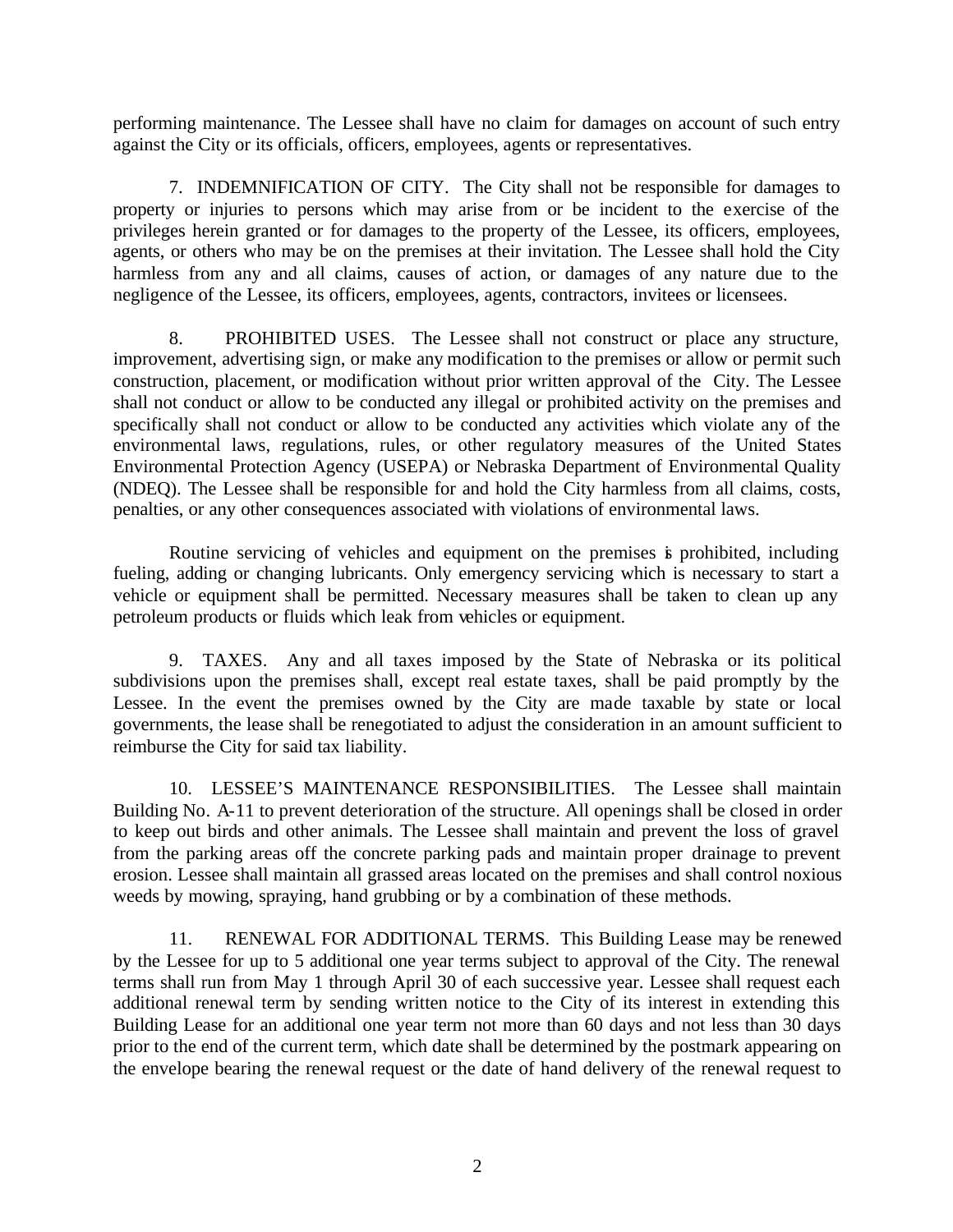the City Clerk. The only term of this Building Lease which may be modified in connection with extending the lease for a renewal term is the annual rental.

12. SURRENDER OF PREMISES. The Lessee shall vacate and remove all its personal property, fixtures and improvements prior to the end of the initial term or any renewal term. The Lessee shall pay the City on demand any sum which may be expended by the City after expiration, revocation or termination of this Building Lease in restoring the premises to a condition in accordance with paragraph 4 above.

13. CHOICE OF LAWS. This Building Lease shall be construed in accordance with the laws of the United States of America, the State of Nebraska and the ordinances of the City of Grand Island.

14. ENTIRE AGREEMENT. This Building Lease constitutes the entire agreement between the City and the Lessee, notwithstanding any other verbal or written agreements or understandings to the contrary. This Building Lease may be amended only in writing, duly approved and executed by the City and Lessee.

15. REVOCATION RIGHTS OF PARTIES. This Building Lease may be revoked by either the City or Lessee for any material violation of the lease, which termination shall be effective 30 calendar days from the date a Notice of Termination is mailed or delivered in hand to the other party at the address noted in paragraph 16.

16. NOTICES. All notices envisioned under the terms and conditions of this Building Lease shall be sent to other party by first class United States Mail, postage prepaid and addressed as follows or delivered in hand to:

| City of Grand Island        | <b>Dominion Construction Company</b> |
|-----------------------------|--------------------------------------|
| Attn: Mayor                 | Attn: R. Michael Olmstead, President |
| P.O. Box 1968               | P.O. Box 48                          |
| Grand Island, NE 68802-1968 | Scottsbluff, NE 69363                |

17. BINDING EFFECT. All covenants, terms and conditions herein contained shall extend to and be obligatory on the successors, assigns and legal representatives of the City and Lessee.

18. SUCCESSORS AND ASSIGNS. This Building Lease shall not be assigned, transferred or otherwise conveyed or alienated by the City or the Lessee and any such act, whether accomplished or attempted shall be deemed a material violation of and cause immediate termination of this lease.

DATED:  $0.2009$ .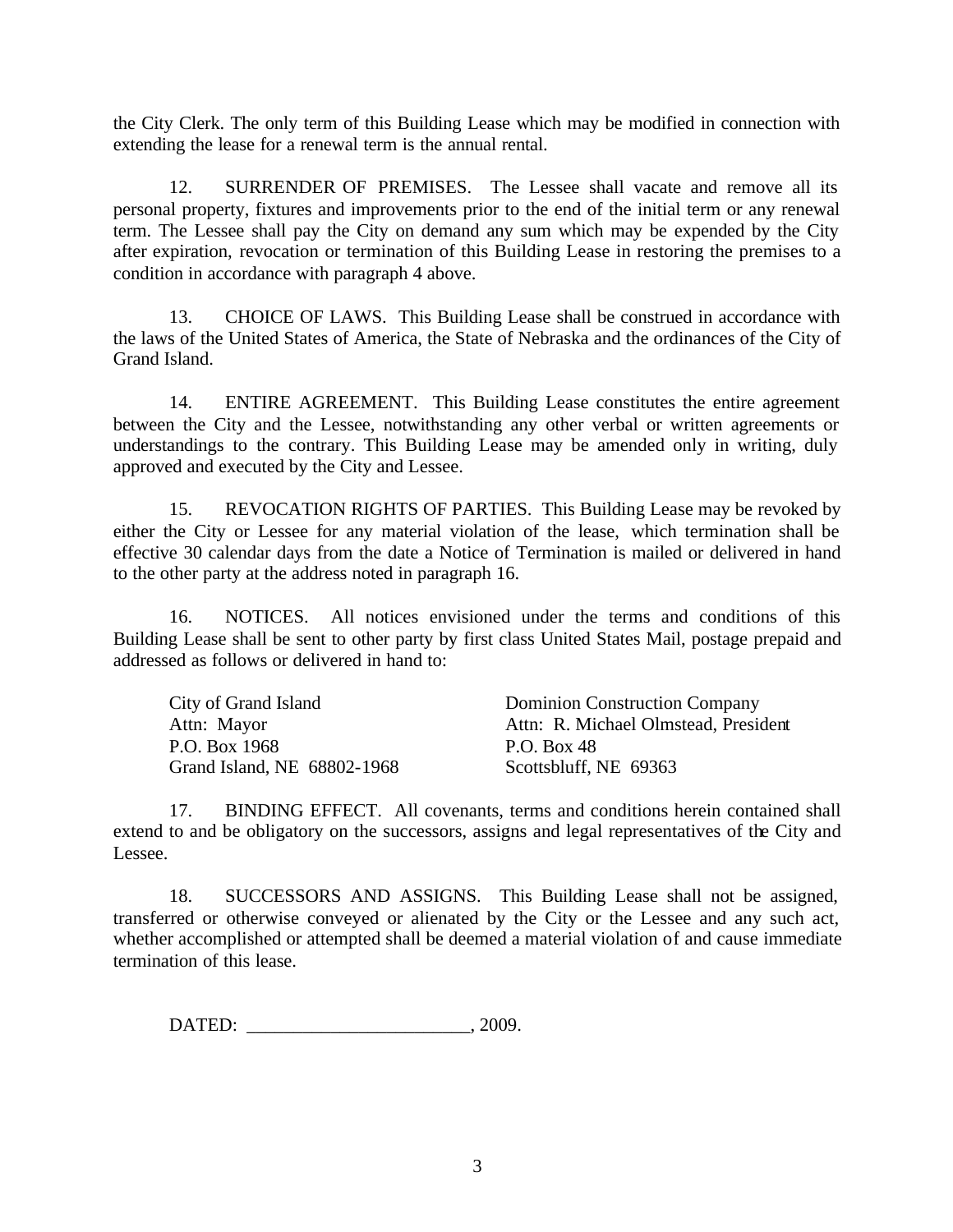ATTEST: CITY OF GRAND ISLAND, NEBRASKA, A Municipal Corporation,

 $\text{By:}\qquad \qquad \text{By:}$ 

RaNae Edwards, City Clerk Margaret Hornady, Mayor

DOMINION CONSTRUCTION COMPANY, A Corporation,

\_\_\_\_\_\_\_\_\_\_\_\_\_\_\_\_\_\_\_\_\_\_\_\_\_\_\_\_\_\_\_\_\_\_\_\_\_\_\_\_

\_\_\_\_\_\_\_\_\_\_\_\_\_\_\_\_\_\_\_\_\_\_\_\_\_\_\_\_\_\_\_\_\_\_\_\_\_\_\_\_\_\_\_\_\_\_\_\_\_

\_\_\_\_\_\_\_\_\_\_\_\_\_\_\_\_\_\_\_\_\_\_\_\_\_\_\_\_\_\_\_\_\_\_\_\_\_\_\_\_\_\_\_\_\_\_\_\_\_

R. Michael Olmstead, President

STATE OF NEBRASKA ) ) SS: COUNTY OF HALL )

Before me, a notary public, qualified in said County personally came Margaret Hornady, Mayor of the City of Grand Island, Nebraska, a municipal corporation, known to me to be such officer and the identical person who signed the foregoing Building Lease and acknowledged that the foregoing signature was her voluntary act and deed pursuant to Resolution 2009-\_\_\_\_, and that the City's corporate seal was thereto affixed by proper authority.

Witness my hand and notarial seal this \_\_\_\_ day of \_\_\_\_\_\_\_\_\_\_\_\_\_\_\_\_, 2009.

Notary Public

STATE OF NEBRASKA ) ) SS: COUNTY OF HALL )

Before me, a notary public in and for said County and State, personally appeared R. Michael Olmstead, President of Dominion Construction Company, to me known to be the identical person who executed the foregoing instrument and acknowledged the execution thereof to be his voluntary act and deed.

Witness my hand and notarial seal this \_\_\_\_ day of \_\_\_\_\_\_\_\_\_\_\_\_\_\_\_, 2009.

Notary Public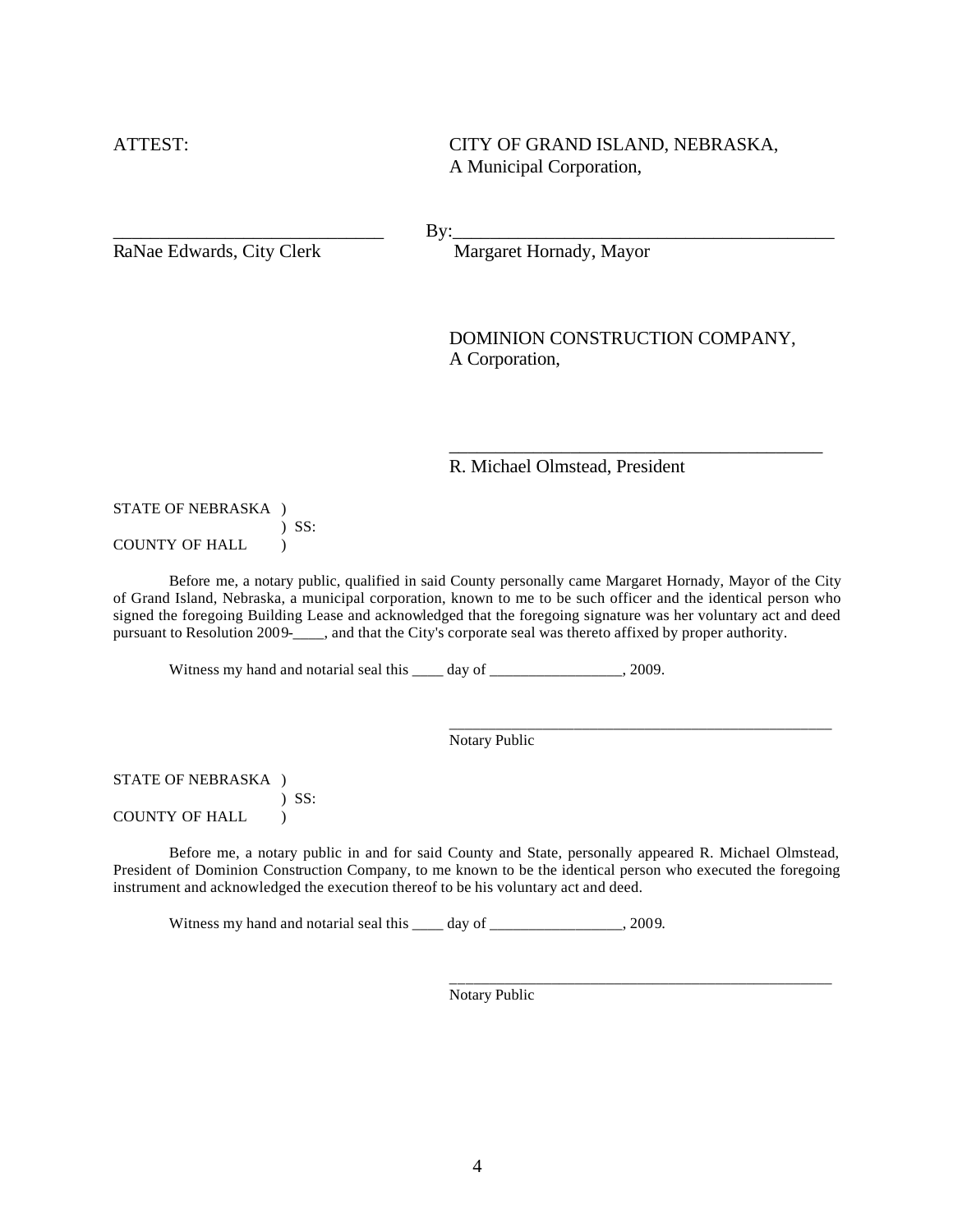#### **BUILDING LEASE**

THIS LEASE is made and entered into on this \_\_\_\_ day of \_\_\_\_\_\_\_\_\_\_\_\_\_\_\_\_, 2009, by and between the CITY OF GRAND ISLAND, NEBRASKA, A Municipal Corporation, herein referred to as "City" and JERRY HARDERS, herein referred to as "Lessee".

1. STATEMENT PURPOSE. This Building Lease is made for the purpose of leasing to the Lessee the property identified as Fire/Guard Building No. A-12, on the former Cornhusker Army Ammunition Plant (CHAAP), together with 3 concrete parking pads to the front, side and rear of the building, herein after referred to as "premises", for inert storage purposes only.

2. TERM OF LEASE. The term of this Building Lease is for a period of one year beginning on May 1, 2009, and ending on April 30, 2010, subject to the revocation and renewal provisions set forth hereafter.

3. CONSIDERATION. The Lessor shall pay the City rental in advance of the initial term, and any renewal terms, in the amount of Eight Hundred Twenty-Five Dollars (\$825.00), payable to the order of The City of Grand Island, Finance Department, P.O. Box 1968, Grand Island, Nebraska, 68802. In the event the Lessee fails or refuses for any reason to pay the foregoing rentals in advance, this Building Lease shall be considered void.

4. CONDITION OF PREMISES. Lessee acknowledges that it has inspected the premises described in paragraph 1 above, knows its condition, and understands the same is leased without any representations or warranties whatsoever and without obligation on the part of the City to make any alterations, repairs or additions thereto. The Lessee shall surrender the premises to the City at the end of the term, or any renewal term, in the same condition as the premises were at the commencement of the initial lease term, normal wear and deterioration excepted. Any portion of the premises damaged by the Lessee must be either replaced or restored to the condition existing at the commencement of the initial lease term or the Lessee shall pay to the City an amount equal to the cost of repair or replacement of the damaged property, whichever is less.

5. UTILITIES AND INSURANCE. During the initial term, or any renewal term, of this Building Lease, the Lessee shall pay all utility costs for services on the premises and shall maintain liability insurance in the amount of not less than a combined single limit of \$100,000.00 coverage for the leased premises. The Lessee shall provide the City with a copy of a Certificate of Insurance evidencing the required coverage, which certificate shall state that the City will be given 30 days written notice of any cancellation or change in such insurance.

6. RIGHT TO ENTER PREMISES. The City reserves the right to enter the premises at any time for any purpose necessary or convenient in connection with government and Lessor purposes, including but not limited to making inspections, removing debris, making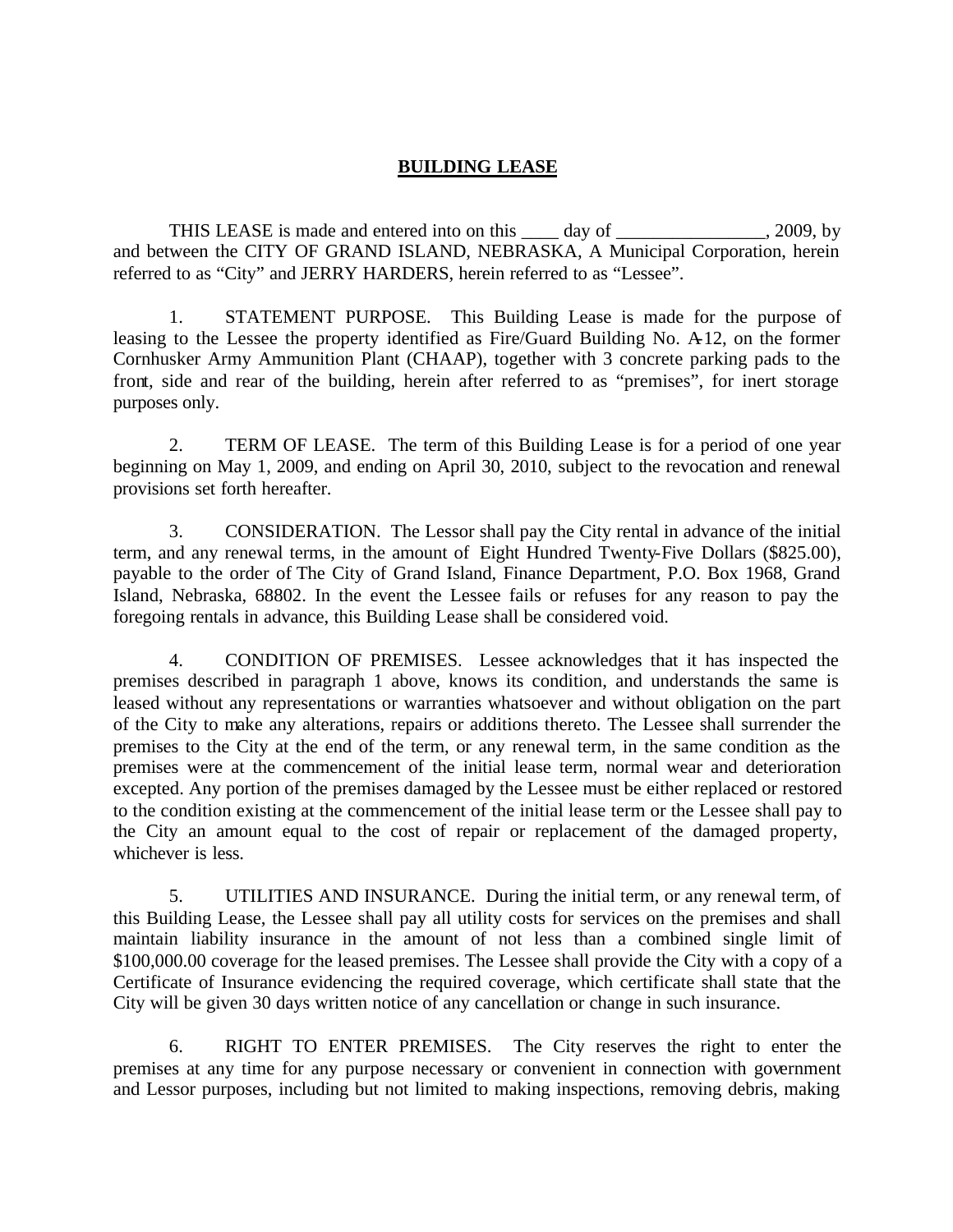repairs or performing maintenance. The Lessee shall have no claim for damages on account of such entry against the City or its officials, officers, employees, agents or representatives.

7. INDEMNIFICATION OF CITY. The City shall not be responsible for damages to property or injuries to persons which may arise from or be incident to the exercise of the privileges herein granted or for damages to the property of the Lessee, its officers, employees, agents, or others who may be on the premises at their invitation. The Lessee shall hold the City harmless from any and all claims, causes of action, or damages of any nature due to the negligence of the Lessee, its officers, employees, agents, contractors, invitees or licensees.

8. PROHIBITED USES. The Lessee shall not construct or place any structure, improvement, advertising sign, or make any modification to the premises or allow or permit such construction, placement, or modification without prior written approval of the City. The Lessee shall not conduct or allow to be conducted any illegal or prohibited activity on the premises and specifically shall not conduct or allow to be conducted any activities which violate any of the environmental laws, regulations, rules, or other regulatory measures of the United States Environmental Protection Agency (USEPA) or Nebraska Department of Environmental Quality (NDEQ). The Lessee shall be responsible for and hold the City harmless from all claims, costs, penalties, or any other consequences associated with violations of environmental laws.

Routine servicing of vehicles and equipment on the premises is prohibited, including fueling, adding or changing lubricants. Only emergency servicing which is necessary to start a vehicle or equipment shall be permitted. Necessary measures shall be taken to clean up any petroleum products or fluids which leak from vehicles or equipment.

9. TAXES. Any and all taxes imposed by the State of Nebraska or its political subdivisions upon the premises shall, except real estate taxes, shall be paid promptly by the Lessee. In the event the premises owned by the City are made taxable by state or local governments, the lease shall be renegotiated to adjust the consideration in an amount sufficient to reimburse the City for said tax liability.

10. LESSEE'S MAINTENANCE RESPONSIBILITIES. The Lessee shall maintain Building No. A-12 to prevent deterioration of the structure. All openings shall be closed in order to keep out birds and other animals. The Lessee shall maintain and prevent the loss of gravel from the parking areas off the concrete parking pads and maintain proper drainage to prevent erosion. Lessee shall maintain all grassed areas located on the premises and shall control noxious weeds by mowing, spraying, hand grubbing or by a combination of these methods.

11. RENEWAL FOR ADDITIONAL TERMS. This Building Lease may be renewed by the Lessee for up to 5 additional one year terms subject to approval of the City. The renewal terms shall run from May 1 through April 30 of each successive year. Lessee shall request each additional renewal term by sending written notice to the City of its interest in extending this Building Lease for an additional one year term not more than 60 days and not less than 30 days prior to the end of the current term, which date shall be determined by the postmark appearing on the envelope bearing the renewal request or the date of hand delivery of the renewal request to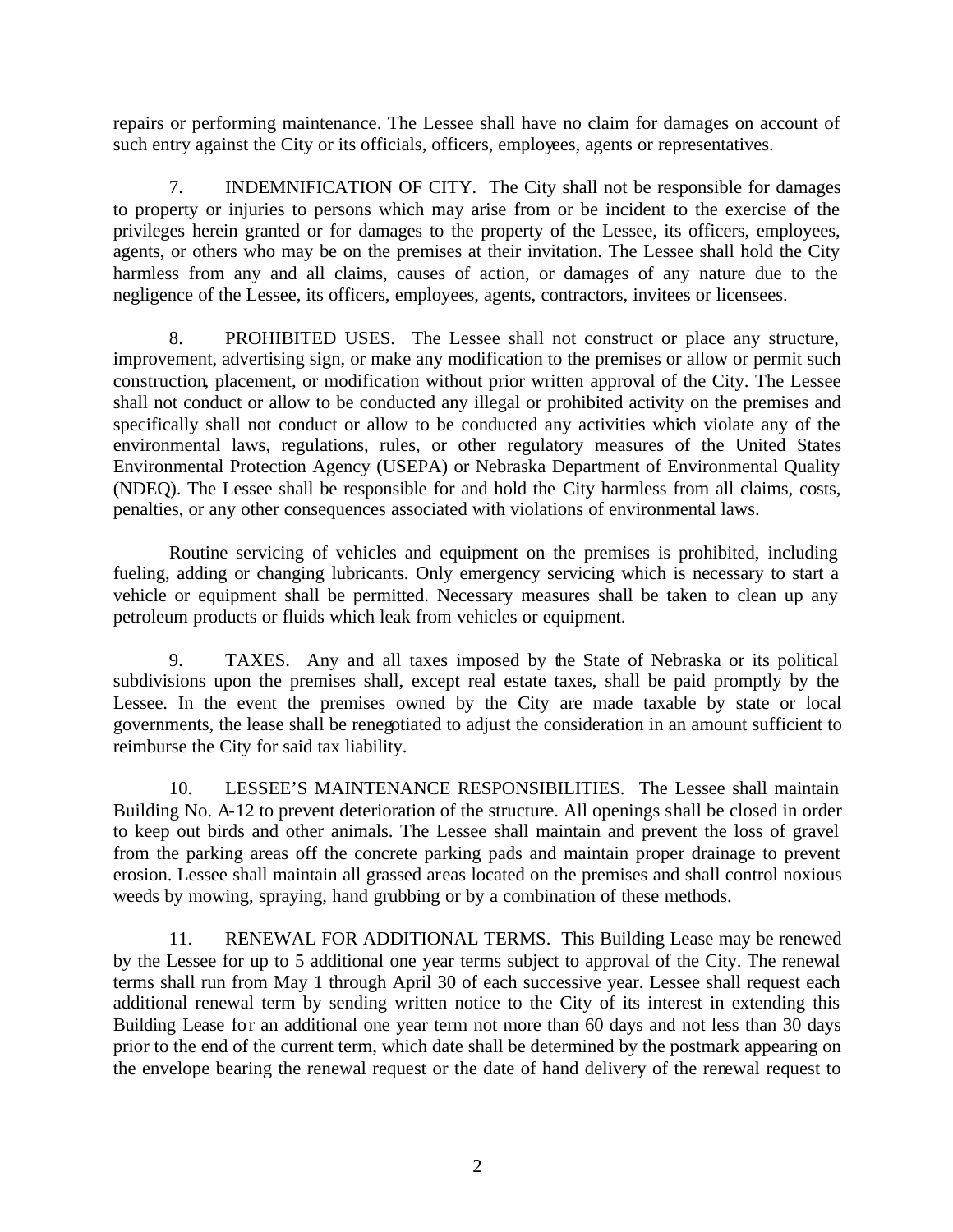the City Clerk. The only term of this Building Lease which may be modified in connection with extending the lease for a renewal term is the annual rental.

12. SURRENDER OF PREMISES. The Lessee shall vacate and remove all its personal property, fixtures and improvements prior to the end of the initial term or any renewal term. The Lessee shall pay the City on demand any sum which may be expended by the City after expiration, revocation or termination of this Building Lease in restoring the premises to a condition in accordance with paragraph 4 above.

13. CHOICE OF LAWS. This Building Lease shall be construed in accordance with the laws of the United States of America, the State of Nebraska and the ordinances of the City of Grand Island.

14. ENTIRE AGREEMENT. This Building Lease constitutes the entire agreement between the City and the Lessee, notwithstanding any other verbal or written agreements or understandings to the contrary. This Building Lease may be amended only in writing, duly approved and executed by the City and Lessee.

15. REVOCATION RIGHTS OF PARTIES. This Building Lease may be revoked by either the City or Lessee for any material violation of the lease, which termination shall be effective 30 calendar days from the date a Notice of Termination is mailed or delivered in hand to the other party at the address noted in paragraph 16.

16. NOTICES. All notices envisioned under the terms and conditions of this Building Lease shall be sent to other party by first class United States Mail, postage prepaid and addressed as follows or delivered in hand to:

| City of Grand Island        | Jerry Harders            |
|-----------------------------|--------------------------|
| Attn: Mayor                 | 10582 West $13th$ Street |
| P.O. Box 1968               | Wood River, NE 68883     |
| Grand Island, NE 68802-1968 |                          |

17. BINDING EFFECT. All covenants, terms and conditions herein contained shall extend to and be obligatory on the successors, assigns and legal representatives of the City and Lessee.

18. SUCCESSORS AND ASSIGNS. This Building Lease shall not be assigned, transferred or otherwise conveyed or alienated by the City or the Lessee and any such act, whether accomplished or attempted shall be deemed a material violation of and cause immediate termination of this lease.

DATED:  $0.2009$ .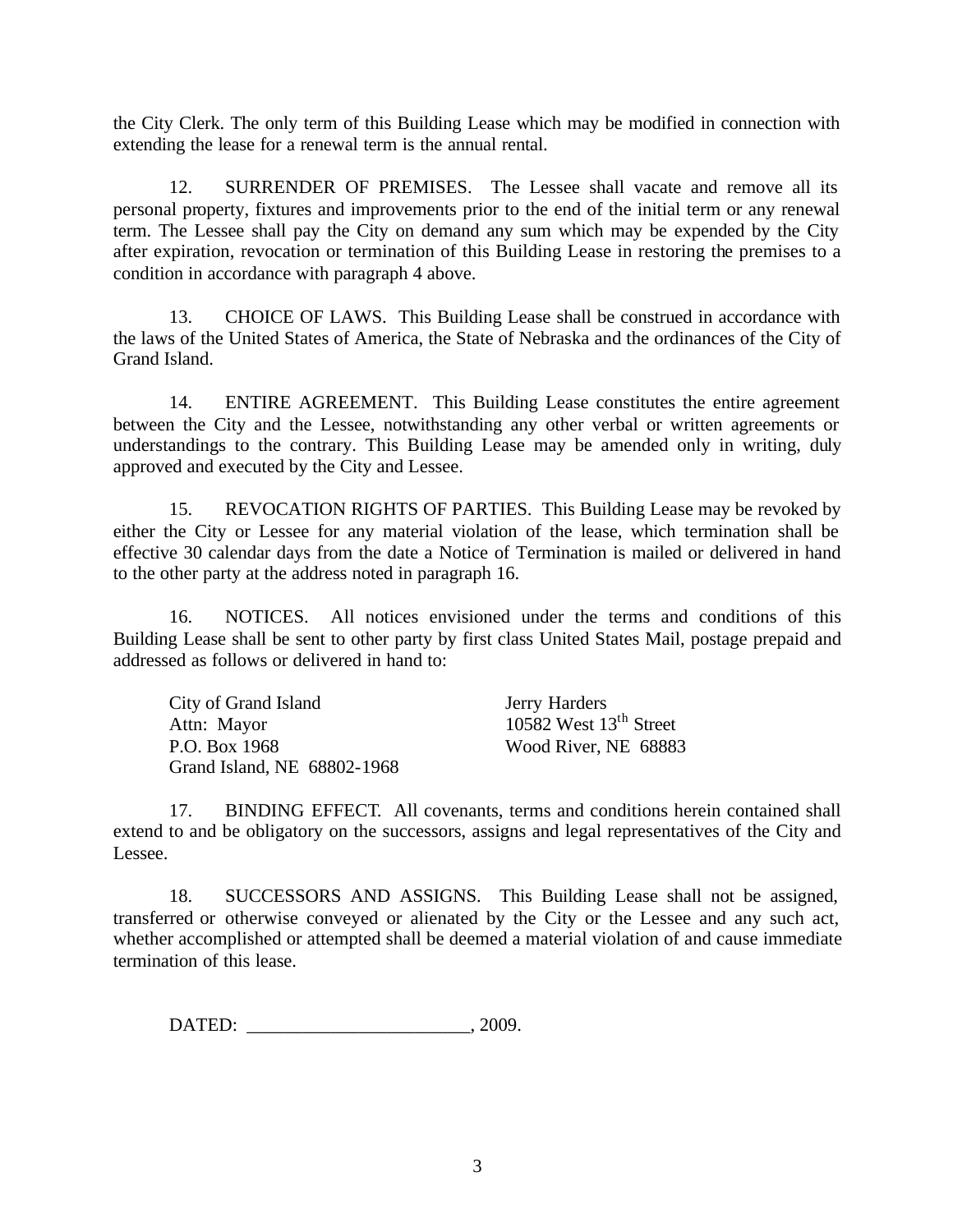ATTEST: CITY OF GRAND ISLAND, NEBRASKA, A Municipal Corporation,

\_\_\_\_\_\_\_\_\_\_\_\_\_\_\_\_\_\_\_\_\_\_\_\_\_\_\_\_\_\_\_\_\_\_\_\_\_\_\_\_

\_\_\_\_\_\_\_\_\_\_\_\_\_\_\_\_\_\_\_\_\_\_\_\_\_\_\_\_\_\_\_\_\_\_\_\_\_\_\_\_\_\_\_\_\_\_\_\_\_

\_\_\_\_\_\_\_\_\_\_\_\_\_\_\_\_\_\_\_\_\_\_\_\_\_\_\_\_\_\_\_\_\_\_\_\_\_\_\_\_\_\_\_\_\_\_\_\_\_

 $\text{By:}\qquad \qquad \text{By:}$ 

RaNae Edwards, City Clerk Margaret Hornady, Mayor

#### JERRY L. HARDERS

STATE OF NEBRASKA ) ) SS: COUNTY OF HALL )

Before me, a notary public, qualified in said County personally came Margaret Hornady, Mayor of the City of Grand Island, Nebraska, a municipal corporation, known to me to be such officer and the identical person who signed the foregoing Building Lease and acknowledged that the foregoing signature was her voluntary act and deed pursuant to Resolution 2009-\_\_\_\_\_\_, and that the City's corporate seal was thereto affixed by proper authority.

Witness my hand and notarial seal this \_\_\_\_ day of \_\_\_\_\_\_\_\_\_\_\_\_\_\_\_\_, 2009.

Notary Public

STATE OF NEBRASKA ) ) SS: COUNTY OF HALL  $\qquad$ )

Before me, a notary public in and for said County and State, personally appeared Jerry Harders, to me known to be the identical person who executed the foregoing instrument and acknowledged the execution thereof to be his voluntary act and deed.

Witness my hand and notarial seal this \_\_\_\_ day of \_\_\_\_\_\_\_\_\_\_\_\_\_\_\_\_\_, 2009.

Notary Public